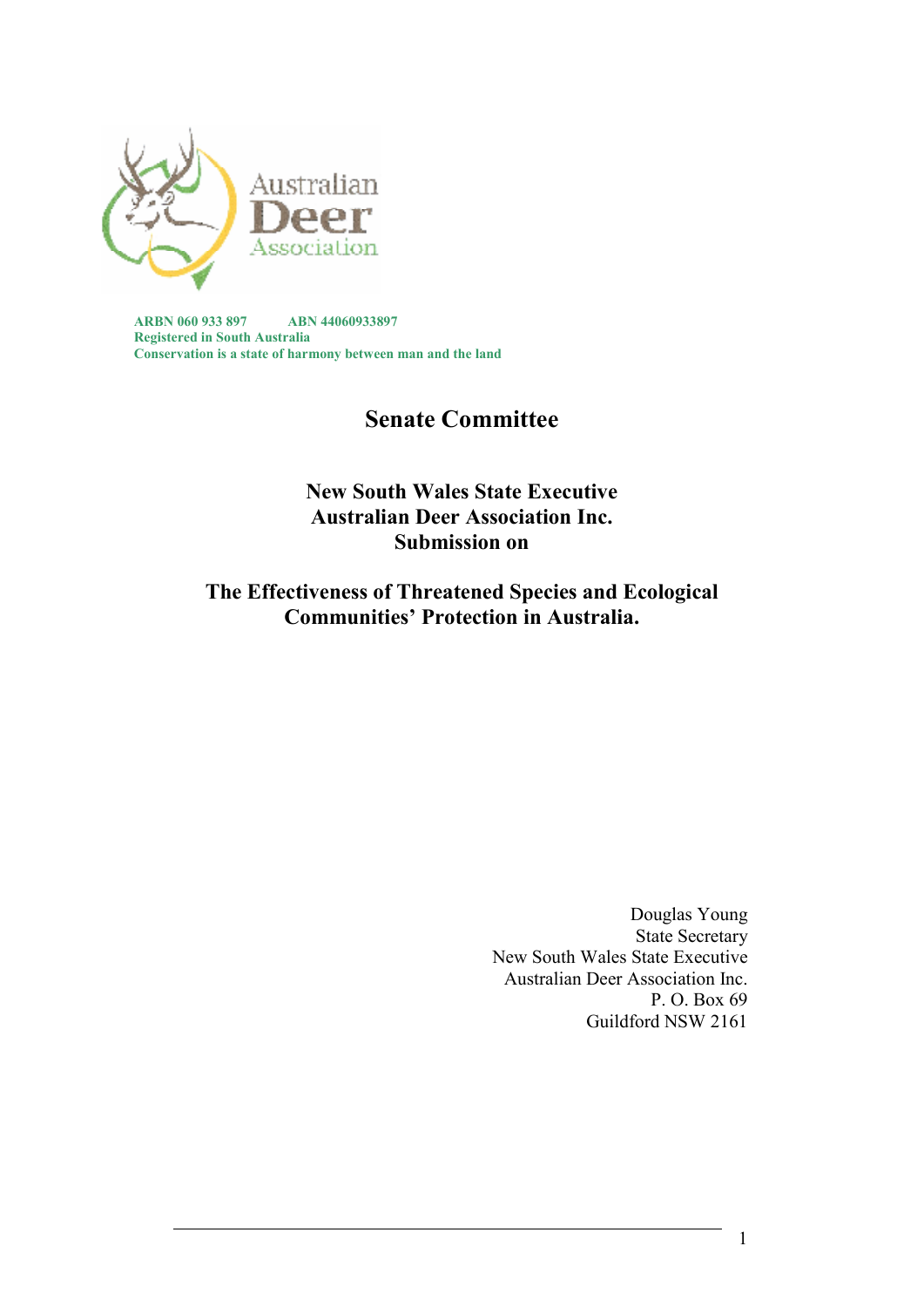Committee Secretary Senate Standing Committees on Environment and Communications P. O. Box 6100 Parliament Hose Canberra ACT 2600 Australia

Dear Sir/Madam

### **Re: The Effectiveness of Threatened Species and Ecological Communities' Protection in Australia (Inquiry).**

The Australian Deer Association Inc (NSW) (ADA) appreciates and welcomes the opportunity to comment on the management of threatened species and ecological communities' protection in Australia.

The ADA has for many years observed and followed with increasing interest the ongoing decline in the management of threatened species and ecological management of species in Australia. With this submission it is hoped to draw the Committee's attention to specific instances where mismanagement has occurred.

It is not enough to "hope" that these problems will somehow resolve themselves – they won't. What is needed is fundamental change in the management of the species and their ecological community.

This submission is New South Wales based in most of its content. However there can be no doubt that the same issues exist in the other States and **Territories** 

Finally you are asked to provide colour copies of our submission to the Committee members so that they may clearly see the pest species distribution maps included in this submission.

Yours sincerely

Douglas Young NSW State Secretary.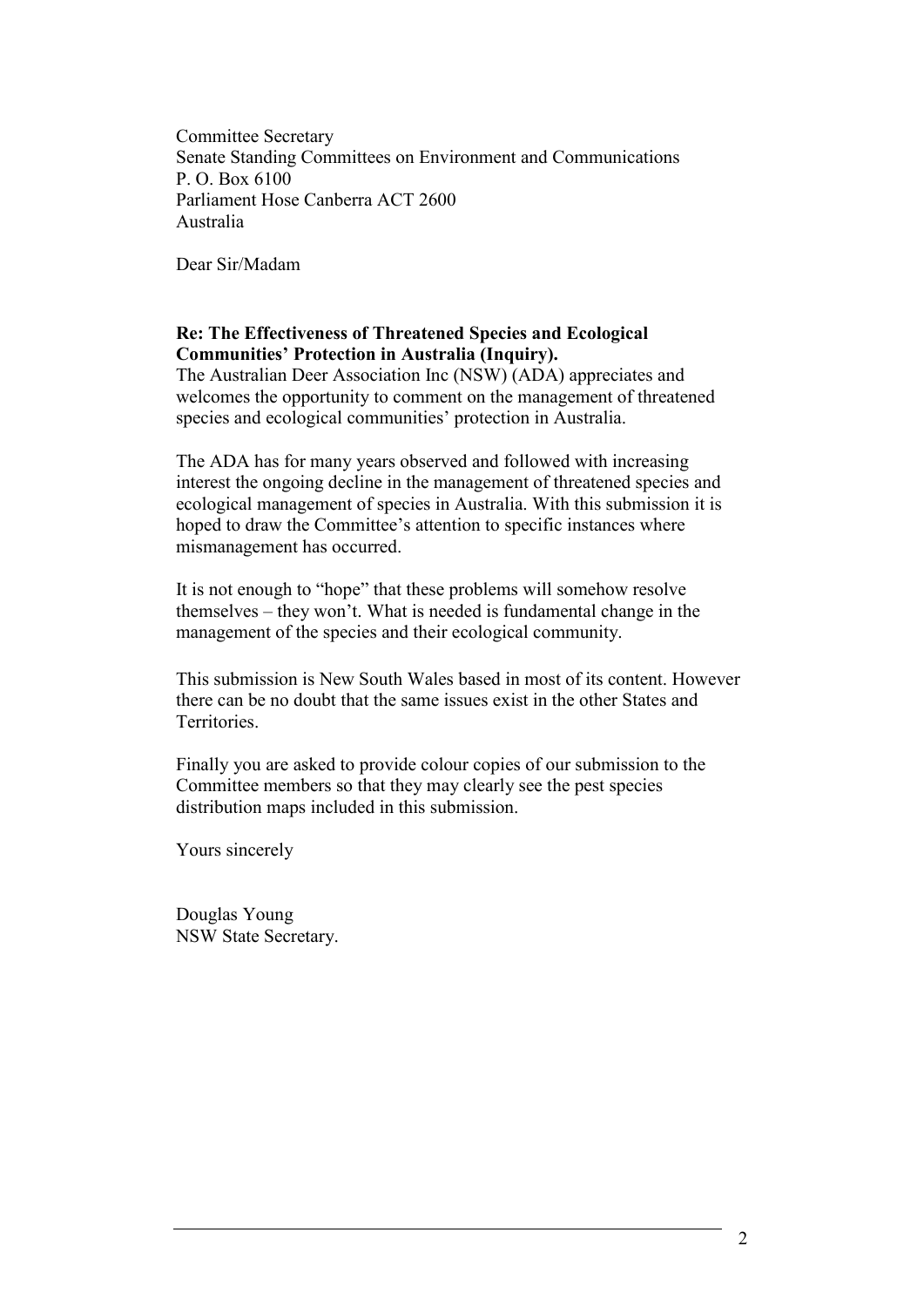# **(a) Management of key threats to listed species and ecological communities;**

#### **The Precautionary Principle**

The 'Precautionary Principle'<sup>1</sup> is often applied when making decisions about managing the environment. However, while the Precautionary Principle is a useful aid to decision making there is a real risk of its misuse.

As University of Melbourne's Professor Mark Burgman points out, decision making authority is often vested in the hands of government appointed advisory committees made up of 'experts' and, while committee members may be highly qualified they are nevertheless subject to expert frailties, bias and over confidence (Burgman 2004).

This can lead to inappropriate application of the Principle and wrong decisions. Indeed, the decision by the NSW Scientific Committee to list deer as a key threatening process in 2004 has been challenged by one of Australia's most experienced and internationally recognised wildlife biologists on the basis that the Precautionary Principle was incorrectly applied (Parker and English 2004). In 2006 Chief Judge of the NSW Land and Environment Court, the Hon. Justice Brian J. Preston specified the conditions for correct application of the Precautionary Principle as follows  $2$ :

### *Precautionary Principle: first condition precedent*

The environmental damage threatened must attain the threshold of being *serious or irreversible.* The threat of serious or irreversible damage must be adequately sustained by scientifically plausible evidence. This condition will be fulfilled when empirical scientific data (as opposed to simple hypothesis, speculation or intuition) make it reasonable to envisage a scenario, even if it does not enjoy unanimous scientific support. If there is no threat of serious or irreversible environmental damage (the first condition precedent is *not* satisfied) there is no basis on which the precautionary principle can operate.

#### *Precautionary Principle: second condition precedent*

If there is not considerable scientific uncertainty (the second condition is *not* satisfied) but there is a threat of serious or irreversible environmental damage (the first condition precedent *is*  satisfied), the precautionary principle will not apply.

Given the potential for incorrect application of the Precautionary Principle any consideration for application of the Principle should include widespread input from relevant government, non-government and community stakeholder groups. Importantly, the Precautionary Principle must never be used as an excuse to ignore evidence contradictory to the 'party line' of any influential minority stakeholder group.

 $\overline{\phantom{a}}$  , where  $\overline{\phantom{a}}$  , where  $\overline{\phantom{a}}$ 1 Managing to the Precautionary Principle.

http://www.environment.nsw.gov.au/sop10/index.htm

<sup>2</sup> The Hon. Justice Brian J Preston. Principles of Ecologically Sustainable Development. 23 November 2006. http://www.lawlink.nsw.gov.au/lawlink/lec/ll\_lec.nsf/pages/LEC\_speeches\_and\_papers#

preston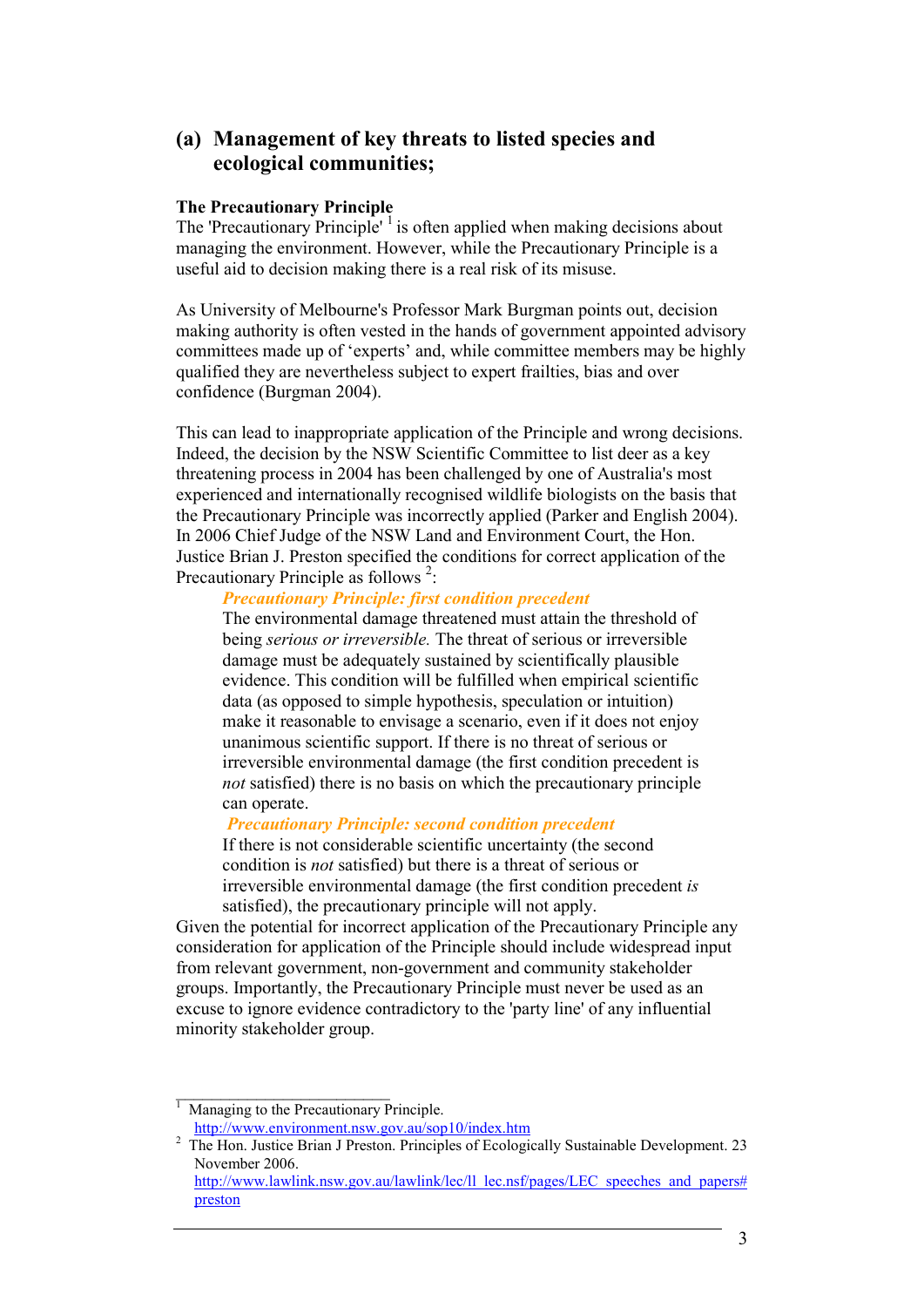- **1. That all Scientific Committees and all public land managers be required to formally adopt and apply the 'conditions for application' of the Precautionary Principle as specified by Justice Preston.**
- **2. That a review be undertaken of all public land management decisions that have relied on application of the Precautionary Principle to ensure that Government policies, strategies and actions are based on** *correct* **application of the Principle and that monies are not being wasted.**
- **3. Any evidence used to determine a key threatening process must use genuine scientific evidence.**

# **(b) Development and implementation of recovery plans;**

### **Stakeholder Participation**

In 2006 the then NSW Department of Environment and Climate Change (DECC) published their *Guide for Managing Community Involvement in Threatened Species Recovery <sup>3</sup> .* The guide acknowledges the community has a crucial role to play in threatened species recovery and should be involved for the following reasons:

- knowledge and expertise
- increased resources
- improved capacity and
- increasing effectiveness, among many others.

The guide also identifies numerous special interest groups and ways in which they could be involved, for example:

*Special Interest Groups Ways of Involvement*  Shooters Controlling 4WD/trail bike riders Scat collection

Fishers/anglers Weed and feral animal alerts Horse riders Nest box monitoring.

Regrettably the Guide has not been fully embraced or utilised by government agencies and as a consequence many special interest groups, especially those listed above, remain a highly committed but under-utilised resource by public land managers.

### **Recommendations.**

 $\mathcal{L}_\text{max}$  and the set of the set of the set of the set of the set of the set of the set of the set of the set of the set of the set of the set of the set of the set of the set of the set of the set of the set of the s

- **1. If the Government is serious about engaging the skills, expertise and increased resources that special interest community groups can offer, then there needs to be a comprehensive and widespread re-education of managers and staff in the relevant government agencies on the role that community groups can and should play in managing public lands.**
- **2. Planning must include all groups interested in that species.**

<sup>&</sup>lt;sup>3</sup> http://www.environment.nsw.gov.au/threatenedspecies/tscominvmanint.htm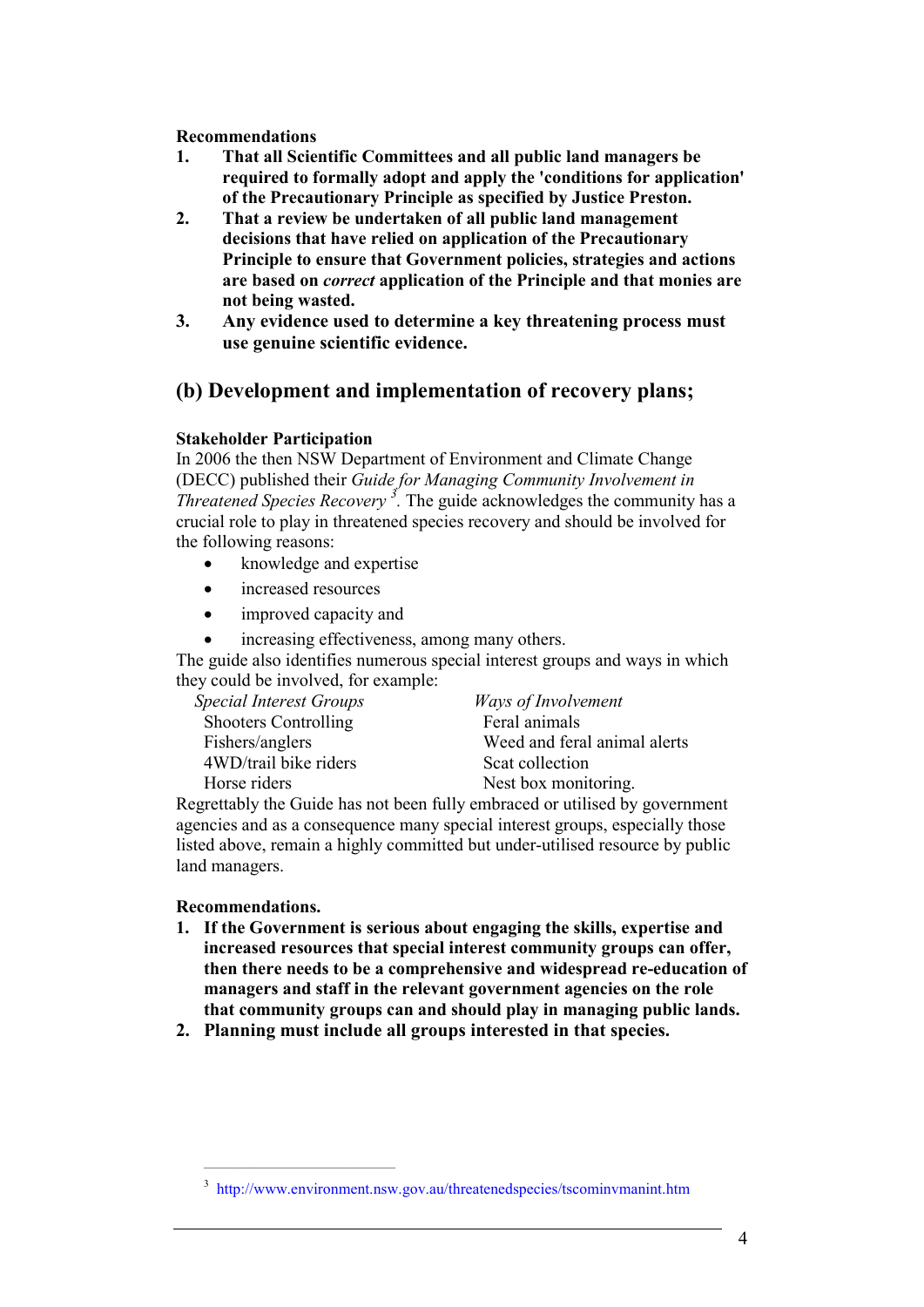# **(c) Management of critical habitat across all land tenures;**

### **Nil Tenure**

The principle of 'Nil-Tenure' (a.k.a. 'cross-tenure')<sup>4</sup> is increasingly accepted a key principle of best practice pest animal and weed management. It has been defined as the collective identification of a feral animal problem, irrespective of tenure boundaries and legal obligations, and a stakeholder-community commitment to implementing a solution.

The *Draft New South Wales Biodiversity Strategy 2010-2015* affirms OEH/NPWS's commitment to cross-tenure control programs and collaboration and partnership with neighbouring landholders and the community. Occasionally however Nil-Tenure is only *partially* applied in feral species control programs. As indicated in the excerpt below from a recent article on the Thredbo-Ingebyra Wild Dog Control Plan <sup>5</sup> private landholders found that public land managers applied 'nil tenure' incompletely, with limited or no reciprocal access for the landholder to neighbouring public lands:

> "Landholders are also currently expected to give unrealistic consent to accept responsibility for any act or omission by NPWS staff and contractors when undertaking work on their properties, which certainly needs to be changed if the TIWDP is ever to be effective" "Similarly, given the limited resources available for pest control work, landholders need to be authorised to undertake control work in the NPWS estate bounding our properties."

 Widespread adoption of the 'Nil Tenure' concept is further impeded by some government agencies excluding certain community groups (e.g. Conservation Hunters) from participating in feral animal control programs on certain public land such as catchment areas and national parks. **Recommendation** 

**That all public land management agencies and those involved with feral animal and weed control enter into a memorandum of co-operation with Farmers and Graziers Associations and other key stakeholder groups representing private landholders to identify and remove the legislative and other impediments to the widespread adoption of the Nil Tenure principle for pest and weed control programs throughout Australia.** 

\_\_\_\_\_\_\_\_\_\_\_\_\_\_\_\_\_\_\_\_

<sup>4</sup> PAC-CRC. Review of the management of feral animals and their impact on biodiversity in the Rangelands 2005.

http://www.environment.gov.au/land/publications/pubs/rangelands-feral-animal.pdf 11 5 5 Taking the bait. *Farming Ahead* June 2011.

http://www.kondiningroup.com.au/storyview.asp?storyid=2393894&sectionsource=s&h ighlight='taking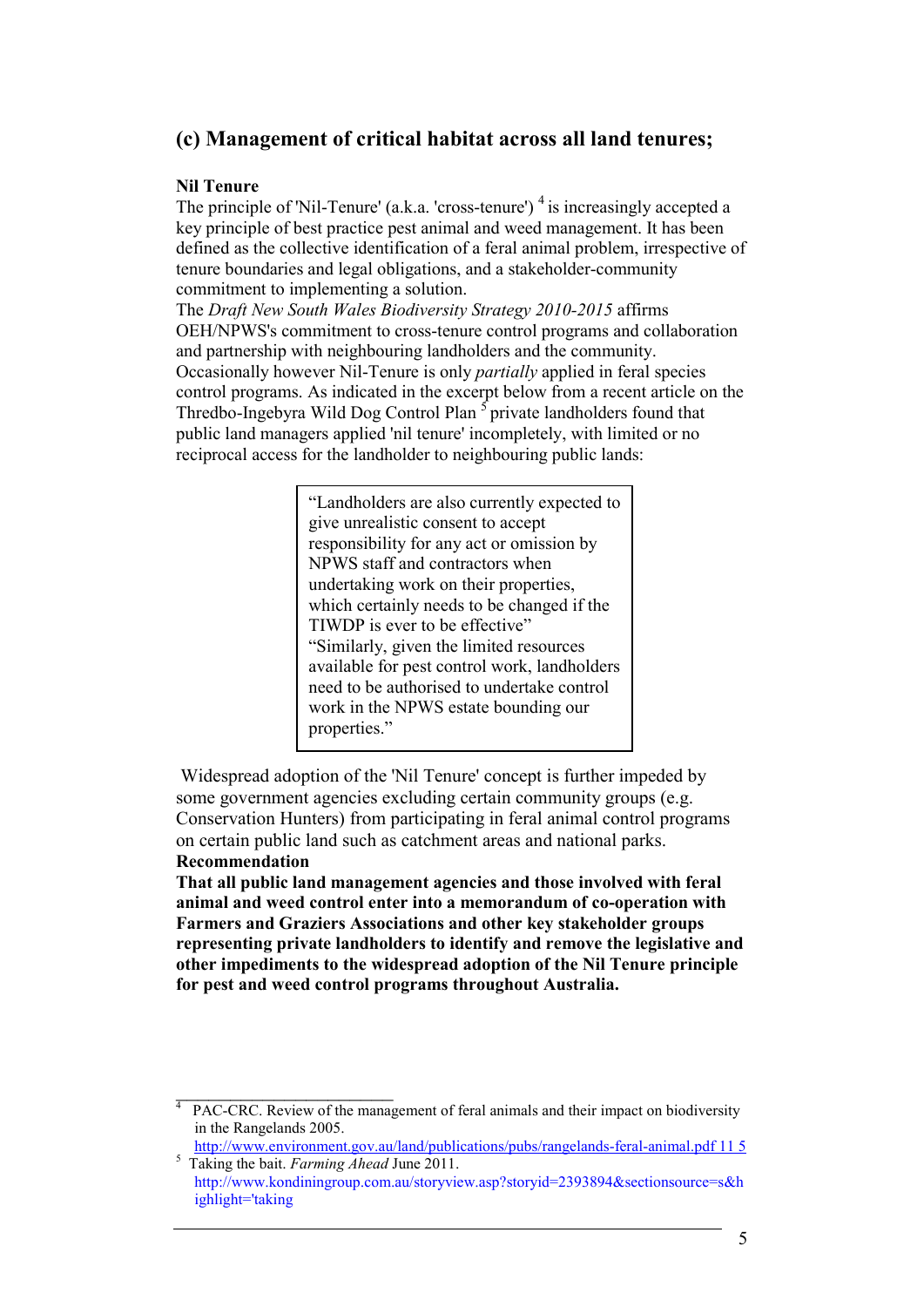# **(d) Regulatory and funding arrangements at all levels of government;**

### **Sustainable Use**

The OEH and its predecessor agencies have for the past 20 years declined to adopt all 3 tenets of the of the **Convention on Biological Diversity** <sup>5</sup> (CBD) since it was launched at the Rio Earth Summit in 1992 and signed by Australia the same year. In October 2008 the then Department of Climate Change (DECC) released the discussion paper *A New Biodiversity Strategy for New South Wales*, and after receiving public comment, released the *Draft New South Wales Biodiversity Strategy 2010-2015* in November 2010. The Discussion Paper acknowledged that Australia was a signatory to the CBD yet for some unknown reason referred to only one of the three objectives identified in Article 1 of the Convention – *'the conservation of biological diversity'*. The Discussion Paper made no reference to the other two objectives in Article 1 of the Convention, namely *'the sustainable use of its components'* and *'the fair and equitable sharing of benefits arising out of the utilisation of genetic resources'.* 

It is important to understand that in Australia, State and Territory governments are required by the Intergovernmental Agreement on the Environment (IGAE) to take a cooperative national approach to environmental matters  $6$ . As such OEH is obliged to adopt all three objects in Article 1 of the CBD. By not incorporating *'the sustainable use of its components'* and *'the fair and equitable sharing of benefits arising out of the utilisation of genetic resources'* into the biodiversity strategy for NSW the national parks and other reserve areas of this state have been denied the benefit of world's best practice in biodiversity conservation management as articulated in the CBD. This is simply unacceptable.

We believe the ongoing omission of all 3 objects of the CBD into national park management plans since 1992 has contributed to the ongoing deterioration of biodiversity in the reserve system which led the NSW Parliament's Standing Committee on Natural Resource Management (Climate Change) to highlight the need for urgent and radical change to the way DECC manages public land under its control<sup>7</sup>:

#### *"One of the key messages conveyed to the Committee during this inquiry was that a new approach is needed if we are to conserve biodiversity...and that this new approach is needed urgently."*

"Embracing a new approach to biodiversity management will require government agencies, natural resource managers, community groups and society at large to change and make innovative, challenging and unfamiliar decisions."

 $\overline{\phantom{a}}$  , which is a set of the set of the set of the set of the set of the set of the set of the set of the set of the set of the set of the set of the set of the set of the set of the set of the set of the set of th

<sup>&</sup>lt;sup>5</sup> The **Convention on Biological Diversity** was inspired by the world community's growing commitment to sustainable development. It represents a dramatic step forward in the conservation of biological diversity, the sustainable use of its components, and the fair and equitable sharing of benefits arising from the use of genetic resources. http://www.cbd.int/convention/text/

<sup>6</sup> Intergovernmental Agreement on the Environment. http://www.environment.gov.au/about/esd/publications/igae/index.html

 $7$  Return of the ark: The adequacy of management strategies to address the impacts of climate change on biodiversity. http://www.parliament.nsw.gov.au/Prod/parlment/committee.nsf/0/9DEA10FCCD2704 B5CA25768700241496?open&refnavid=CO4\_2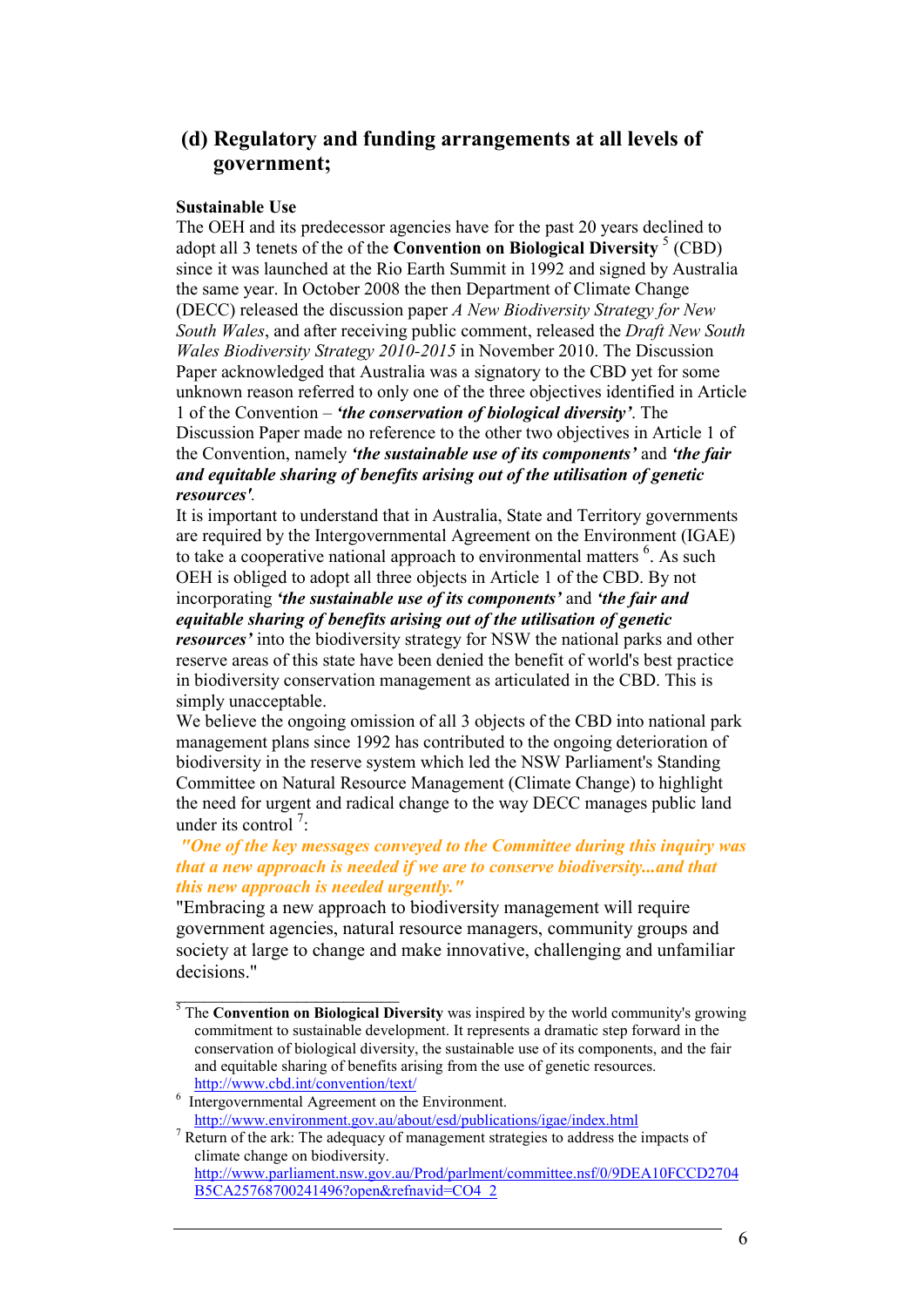- **1. As recommended by the NSW Standing Committee on Natural Resource Management, that the Department of Environment, Climate Change and Water (now OEH) reviews the current goals, objectives and priorities for biodiversity conservation and facilitates the community and scientific debate necessary to identify a new approach to biodiversity management and that this be adopted and implemented as a matter of urgency.**
- **2. That the "new approach" include the adoption of the 3 objects of the CBD i.e.** *'the conservation of biological diversity', 'the sustainable use of its components'* **and** *'the fair and equitable sharing of benefits arising out of the utilisation of genetic resources*

### **(e) Timeliness and risk management within the listing process;**

### Recommendation

When a new threat emerges the responsible agencies and government must respond immediately. Funding and resources need to be made available. The most effective time to eradicate or control a threat is before it becomes widespread.

# **(f) The historical record of state and territory governments on these matters;**

### **Adherence to Management Practices by Public Land Managers Feral Animal Control**

Under the *Rural Lands Protection Act 1998* all land managers in NSW, whether on public or private land, have an obligation to control declared pest species on their land. Species currently declared pests in NSW are: wild rabbits, wild dogs, feral pigs and a number of locust species (the Australian Plague, Spur-Throated and Migratory locusts).

In 1994-95 the NSW National Parks and Wildlife Service (NPWS) pest management budget was around \$1 million and in 2006-2007 it was \$18 million  $\frac{8}{3}$ . In 2011-12, despite a budget allocation of \$68 million to manage feral animals, weeds and improve fire management in national parks  $9$  the NPWS destroyed only  $24,000$  feral animals  $^{10}$ . This equates to only one feral animal for every 216 ha. of national park or one feral animal for every 294 ha. of all protected terrestrial area under NPWS control.

<sup>&</sup>lt;sup>8</sup> Protecting our parks from pests and weeds Oct. 2006. http://www.environment.nsw.gov.au/pestsweeds/SoPPestManagement.htm

<sup>9</sup> Budget Papers 2011-2012. http://www.treasury.nsw.gov.au/\_\_data/assets/pdf\_file/0005/21983/bp3\_07prem.pdf

<sup>&</sup>lt;sup>10</sup> Hansard 30 May 2012. http://www.parliament.nsw.gov.au/Prod/parlment/hansart.nsf/V3Key/LA20120530010? open&refNavID=HA8\_1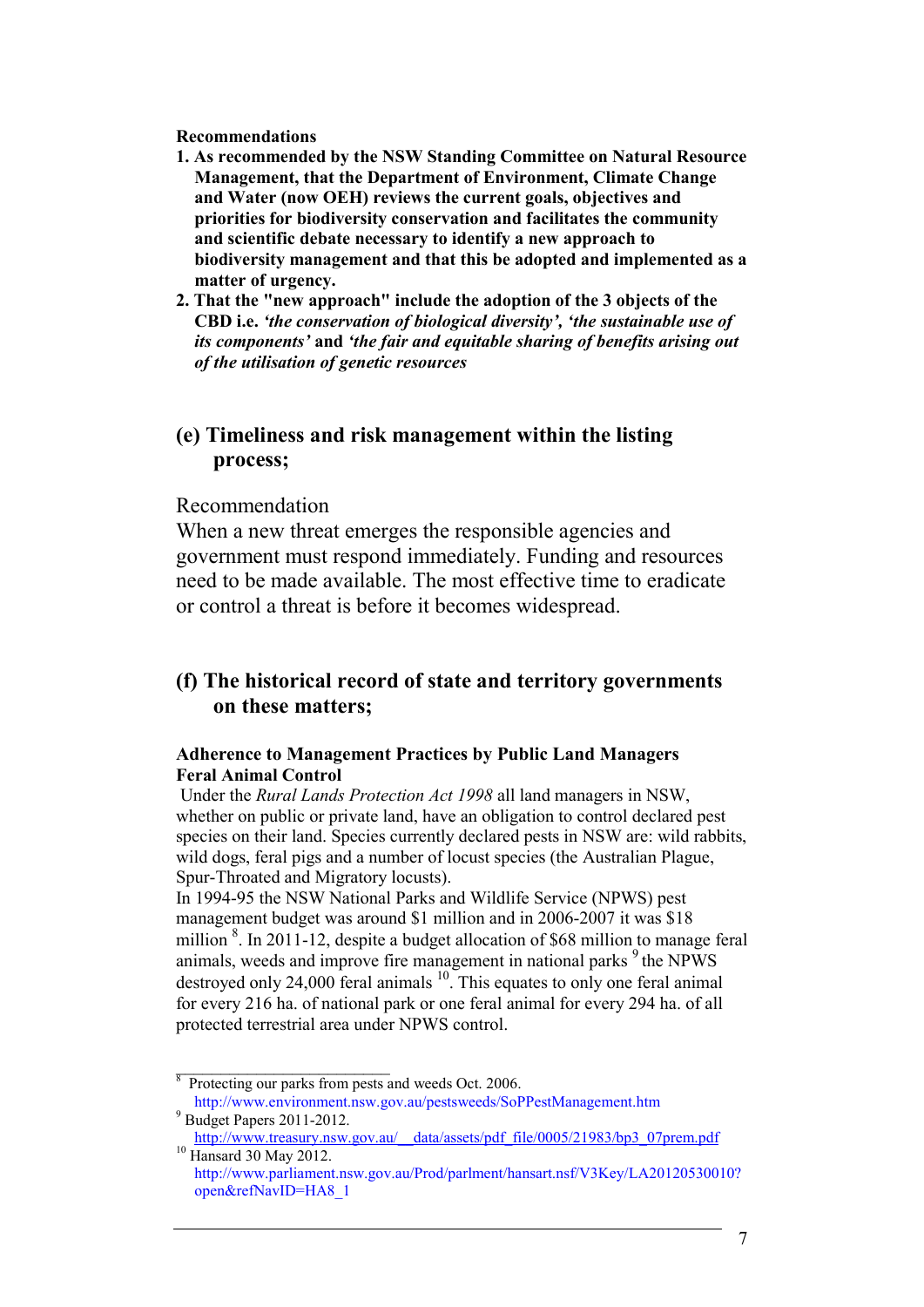There is an abundance of media reports showing that feral animals, especially wild dogs, are out of control in NSW and that national parks are a haven for these pests  $\frac{11}{1}$ . It is of utmost concern when even the Office of Environment and Heritage (OEH) acknowledges the scale of the task of controlling the impacts of widespread invasive species vastly exceeds the resources available <sup>12</sup>.

#### **Recommendation**

**That the relevant legislation be amended to enable accredited conservation hunters to control feral animals in all national parks, wilderness areas, world heritage areas, conservation areas and other protected areas in Australia.** 

### **(g) Any other related matter.**

### **NPWS Performance Reporting**

OEH/NPWS has a history of giving conflicting messages when reporting on the effectiveness of their feral pest management programs and the status of biodiversity in National Parks under its control. For example, Table 7.8 in the *New South Wales State of the Environment 2009* report (SoE 2009) suggests that DECCW is *"effectively managing"* the pest animal threat on 95% of the total area of the NSW park system, and that the impacts on park values are *"negligible, diminishing, or not increasing"*:

| Type of<br>threat | Number of parks<br>identifying this<br>threat<br>(total parks: 759) | Estimated<br>proportion <sup>*</sup> of<br>parks affected<br>(ha) | <b>Estimated extent</b><br>of all threats<br>(at any level)<br>(ha) | <b>Estimated extent</b><br>of severe<br>threat**<br>(ha) | Area of park system<br>effectively managing<br>threat***<br>(%) |
|-------------------|---------------------------------------------------------------------|-------------------------------------------------------------------|---------------------------------------------------------------------|----------------------------------------------------------|-----------------------------------------------------------------|
| Weeds             | 580                                                                 | 17.9                                                              | 1,177,367                                                           | 110,955                                                  | 90                                                              |
| Pests             | 470                                                                 | 35.9                                                              | 2,356,613                                                           | 163,674                                                  | 95                                                              |
| Fire              | 344                                                                 | 26.6                                                              | 1,71,297                                                            | 174,730                                                  | 94                                                              |

Extent and severity of most commonly reported threats to terrestrial park values

Source DECC: State of the parks data 2007

- Notes: \* Calculated by taking the median point from categorised area data (for example, localised (<596), scattered  $(5-15%)$ , widespread  $(15-5096)$  and throughout park (>5096))
	- \*\* Level of threat includes, moderate, high and severe. Severe threat is as one likely to lead to a loss of reserve values in the foreseeable future if the threat continues at current levels
	- \*\*\* Effective management is defined as meeting the precautionary principle, that is, that impacts on values are negligible, diminishing or not increasing

However, reading beyond the headlines SoE2009 paints an entirely different picture of the effectiveness of OEH/NPWS's pest management:

\_\_\_\_\_\_\_\_\_\_\_\_\_\_\_\_\_\_\_\_  $11$  Union calls for action on wild dogs, 7 May 2012.

http://www.abc.net.au/news/2012-05-07/union-calls-for-action-on-wild-dogs/3995298 <sup>12</sup> New South Wales State of the Environment 2009.

http://www.environment.nsw.gov.au/soe/soe2009/index.htm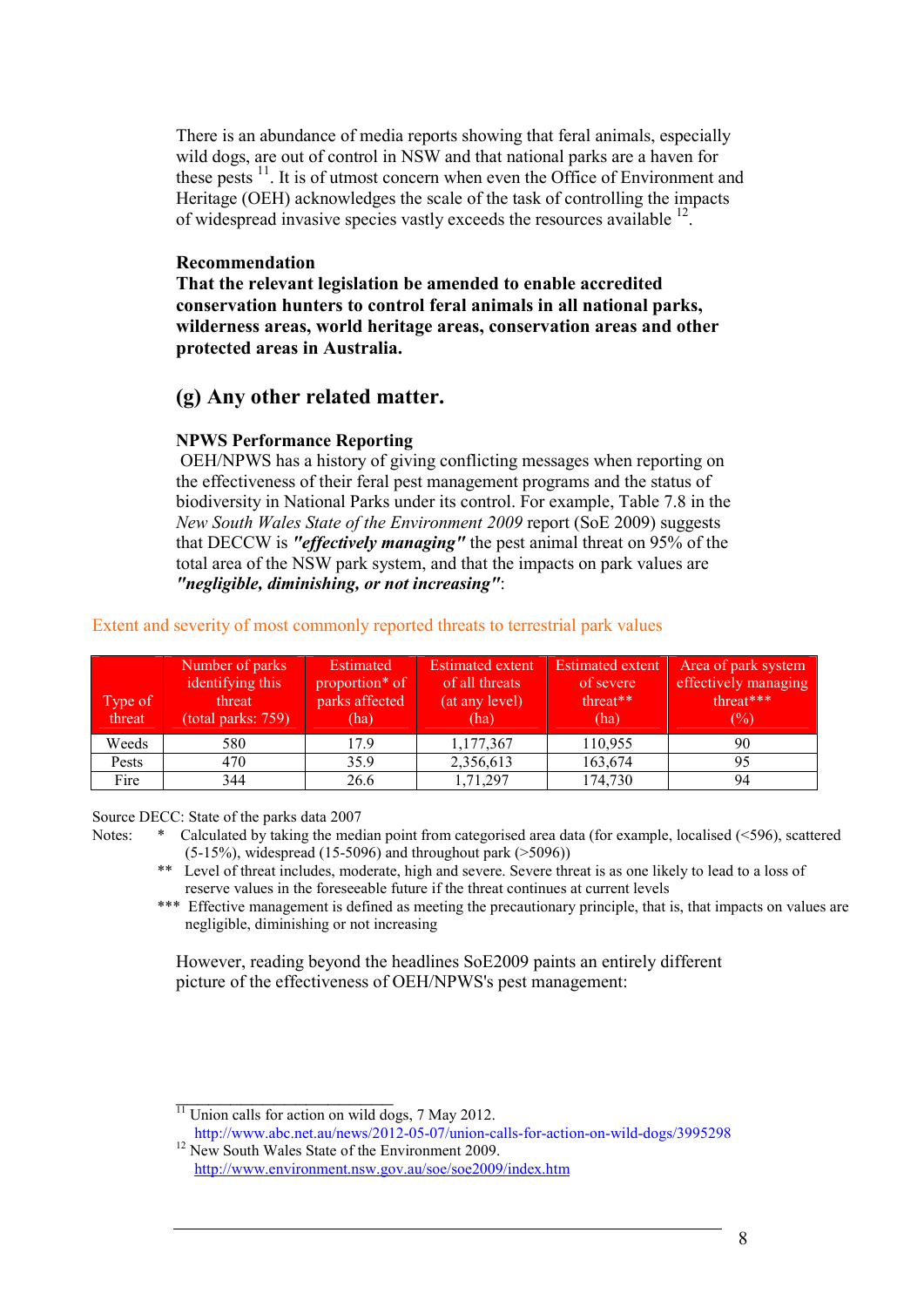*"..the intensive control* **[of invasive species]** *that is necessary to improve the condition of flora and fauna is largely limited to some conservation reserves."* 

 *"The main vertebrate pests found in NSW are now widespread across the state."* 

 *"The map* **[map 7.5]** *shows that these pest animals are broadly and relatively evenly distributed across the whole state and that no part of NSW is unaffected by the main pest animal species."* 

OEH / NPWS have struggled to clearly define what "effective management" is and as a result, generate conflicting statements of the impact of invasive species on biodiversity.

In another example, DEC's 2006 report *Protecting our National Parks from Pests and Weeds* <sup>13</sup> suggested that pest animals were being *"effectively managed*" to reduce or contain their impacts in 92% of the area of the NSW national park system. Without a clear, unambiguous definition of "effective management" however DEC made errors in interpreting their performance to the point of contradicting the findings of a Commonwealth parliamentary report:

*"Although a recent Parliamentary report (Commonwealth of Australia 2005) found that pest animal problems are increasing Australia-wide, NPWS is managing to reduce or stabilise the problem across the majority of its estate in NSW. In the overwhelming majority of the NSW park system, management is effectively containing or reducing the threat* 

DEC's 2006 report regrettably used confounding language which confuses the reader:

*Although parks cover only 8% of NSW, they contain more than 8% of the pig-free area Although parks cover only 8% of NSW, they contain more than 8% of the goat-free area Although parks cover only 8% of NSW, they contain more than 8% of the rabbitfree area* Source: DEC 2006.

These statements might have some validity if National Parks and pest animals were uniformly distributed across the State, however they are not, and rather than providing evidence of effective management of pests, these figures simply reflect the uneven distribution of individual pest animal species and reserves across NSW. As can be seen by comparing maps A and B below feral pigs are predominantly found in the north-west of the State (Map A) whereas the National Park estate is generally concentrated in the south-east of the State (Map B). Therefore it is not surprising that National Parks contain a larger 'pigfree' area than the rest of the State.

For DEC to imply by the statement *'Although parks cover only 8% of NSW, they contain more than 8% of the pig-free area* ' that feral pigs are somehow better managed in National Parks is misleading.

<sup>&</sup>lt;sup>13</sup> Department of Environment and Conservation NSW 2006. Protecting our national parks from Pests and Weeds. ISBN 1 74137 973 3 DEC 2006/387, October 2006. http://www.environment.nsw.gov.au/pestsweeds/SoPPestManagement.htm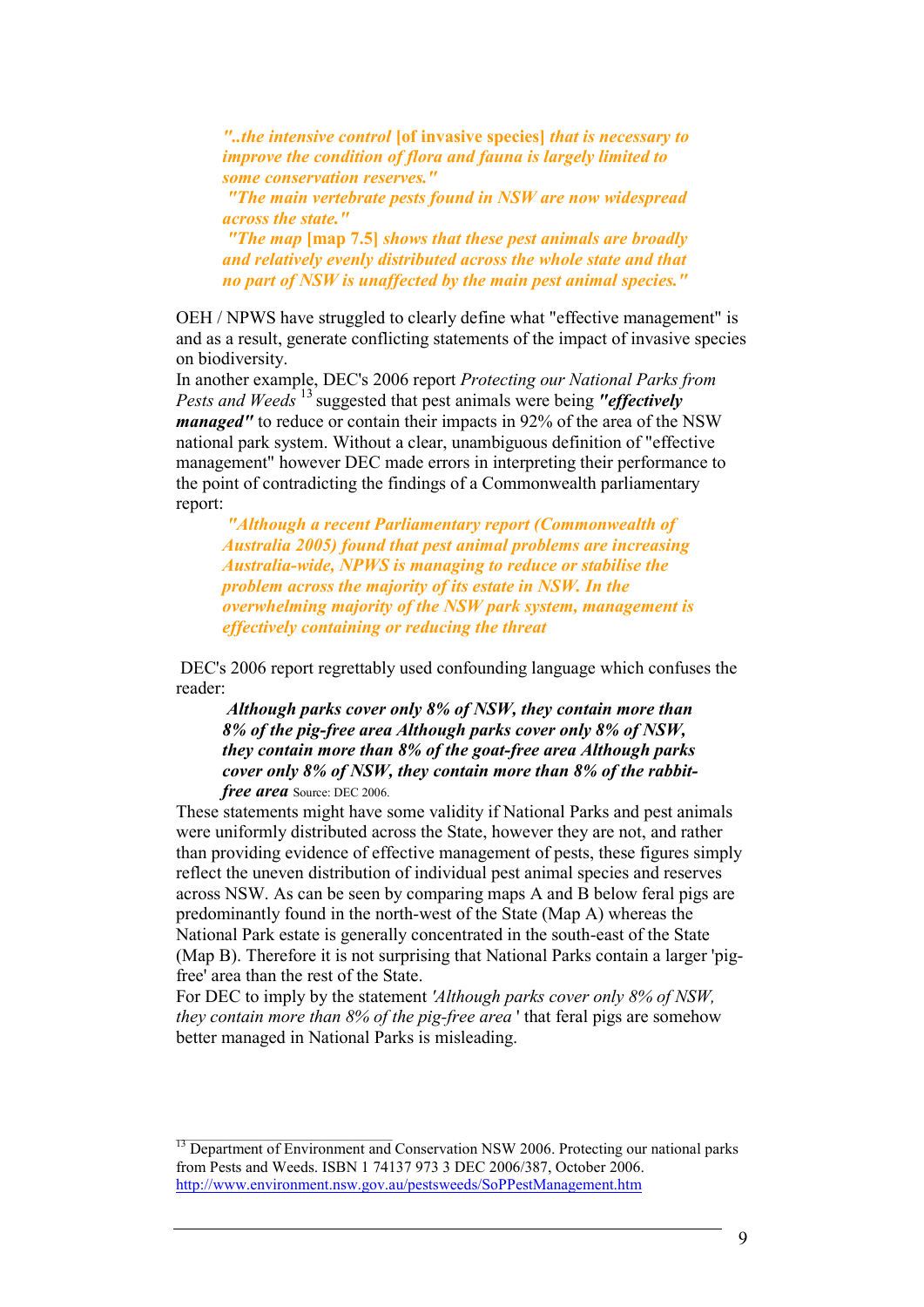

**Map A: Distribution and Density of Feral Pigs Map B: National Parks Estate** 

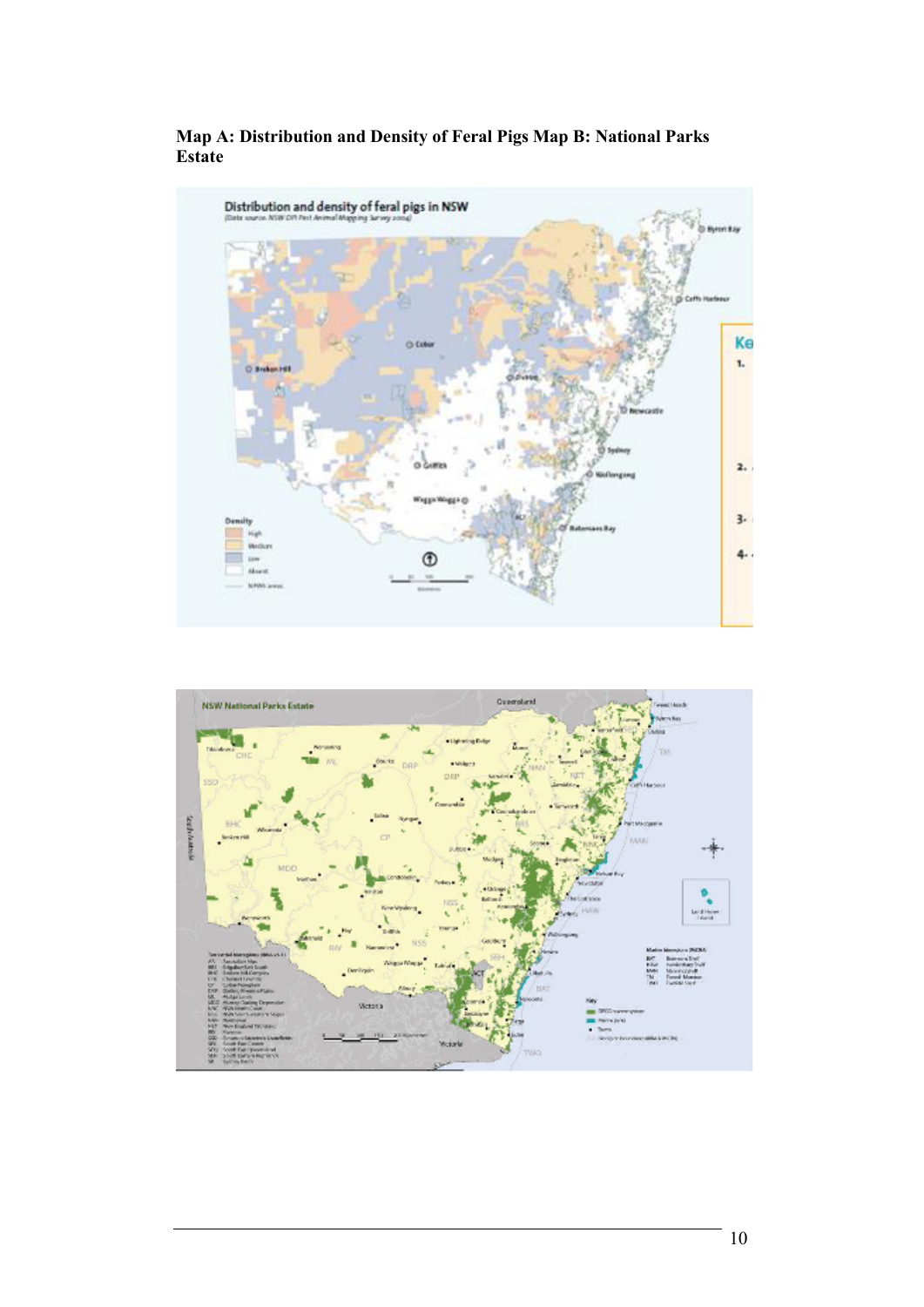Similarly, feral goats are predominantly found in the north-west of the State (Map C) but again DEC imply by the statement *"Although parks cover only 8% of NSW, they contain more than 8% of the goat-free area"* that goats are better managed in National Parks than the rest of the State.



### **Map C: Distribution and Density of Feral Goats**

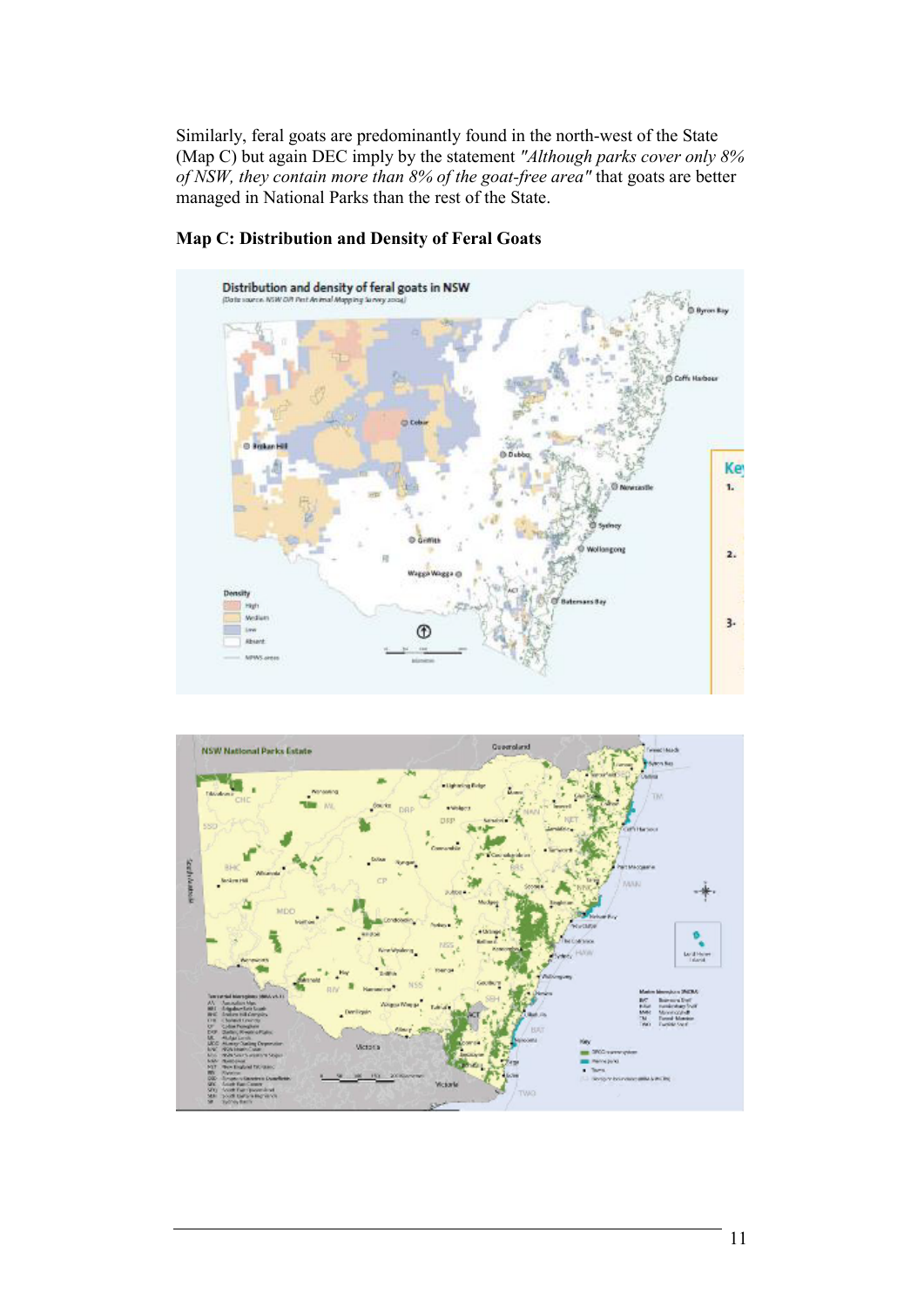- **1. That government agencies adopt a 'plain English' policy to ensure that their true performance across all aspects of public land management are clearly and accurately communicated in its annual, and various** *ad hoc*  **reports.**
- **2. That government agencies record and report the species and numbers of each species of feral animal destroyed in each national park and reserve under its control on an annual basis.**

**NPWS social research informing policy** In 2009-2010 DECC's Parks and Wildlife Group commissioned a social research project to explore the preferences, motivations and barriers in relation to participation in nature-based outdoor recreation. The research was to inform strategies for increasing demand among current and prospective outdoor recreation participants. There is reason to believe from information in the research reports that the DECC set out to manipulate the design, conduct and findings of the research study. This was been done by (a) manipulating the screening questionnaire, (b) asking 'leading' and 'loaded' questions, and (c) misrepresenting the results as being true participation and interest rates for nature based outdoor recreation in NSW, as will be shown below.

The stated objective of the research project was to:

*"...explore the preferences, motivations and barriers in relation to participation in nature-based outdoor recreation. This includes obtaining data on current demand, as well as forecasts for the future, in order to identify the types of experiences and locations in which the Parks and Wildlife Group (PWG) should supply new nature-based outdoor recreation opportunities and the ways in which it should manage existing opportunities." "It should be noted that current behaviour, interests, barriers and motivations were investigated in relation to nature-based outdoor recreation generally, not just in relation to activities carried out in National Parks, whilst preferences were investigated in relation to activities undertaken in a "National Park, State Conservation Area, State Forest or Nature Reserve*" *".* [author's emphasis]

(a) Manipulating the screening questionnaire

The screening questionnaire for the exploratory qualitative phase of the research was developed and structured in such a way that only a highly selected group of screened candidates were eligible to participate i.e. only candidates undertaking at least one of only 7 very specific activities in the previous 12 months were eligible to participate. As shown below, the screening questionnaire *excluded* candidates who undertook activities permissible in State Forests such as **'conservation hunting'** and **'walking your dog'** etc. from participating in the research: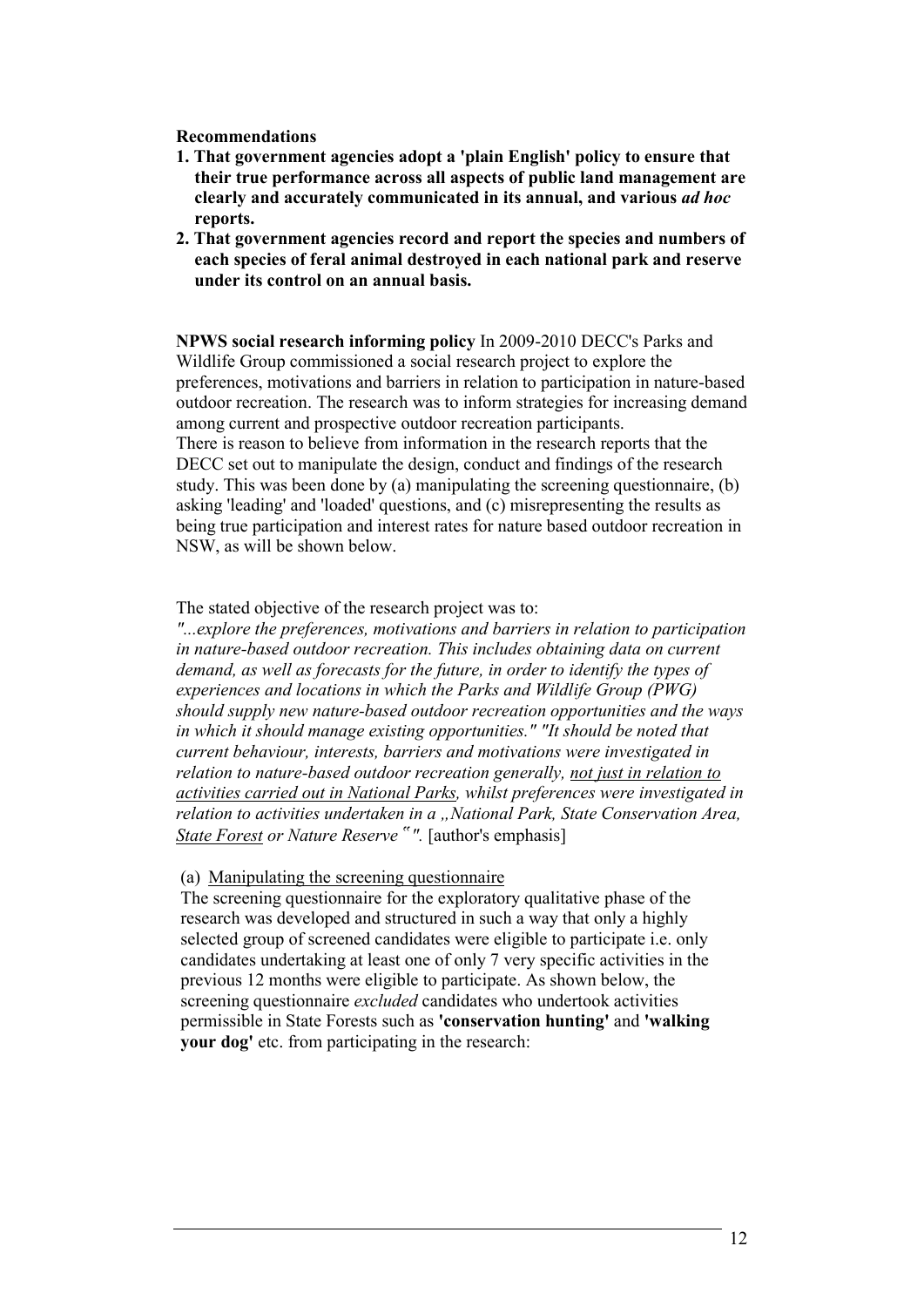| 4. I am going to read to you a list of recreational activities, and I'd like you to tell me |                                           |  |  |  |  |
|---------------------------------------------------------------------------------------------|-------------------------------------------|--|--|--|--|
| whether you engaged in any of them in the last twelve months. [Read list]                   |                                           |  |  |  |  |
| Visiting natural landmarks                                                                  |                                           |  |  |  |  |
| Riding a bike on a path or road                                                             |                                           |  |  |  |  |
| Going to the beach                                                                          |                                           |  |  |  |  |
| Walking and enjoying the scenery, flowers, birds                                            |                                           |  |  |  |  |
| Scenic photography (If queried: photographing natural landscapes or scenes)                 |                                           |  |  |  |  |
|                                                                                             |                                           |  |  |  |  |
| Engaged in none of the above                                                                | DOES NOT QUALIFY, THANK YOU AND TERMINATE |  |  |  |  |
|                                                                                             |                                           |  |  |  |  |

| Engaged in none of the above | DOES NOT QUALIFY, THANK YOU AND TERMINATE                    |
|------------------------------|--------------------------------------------------------------|
| Engaged in one or more       | CONTINUE TO Q5. CONSIDER FOR CURRENT<br>PARTICIPATION GROUPS |

(b) Asking 'leading' / 'loaded' questions

As shown below, the screening questionnaire prompts and suggests to prospective candidates the types of outdoor recreation activities that will help them be selected to participate and receive the \$70 participation payment.

### APPENDIX B: SCREENING QUESTIONNAIRE

Good morning/afternoon/evening. My name is <name> from Ipsos-Eureka, a social research firm. We're looking for people to attend a discussion group for an important research project we are conducting on outdoor recreation activities, like picnicking, bike riding, and going to the beach.

[IFTHEY ARE NOT FREE TO TALK NOW, ASK IF YOU CAN CALL BACK AT A MORE CONVENIENT TIME.]

If you are a participant, you will receive \$70 as a 'thank you' for giving up your time and helping us with the project. Around 6 to 8 people will attend the discussion and it will be very relaxed and informal. You'll probably find it quite interesting. Refreshments will be provided and it will take about 2 hours. Would you be interested in attending?

Clearly, this biased the sampling frame and excluded any participants who had a 'preference' to undertake activities deemed 'inappropriate' to DECCW such as 'conservation hunting' or 'walking the dog' - legitimate activities on State Forest land.

### (c) Misrepresenting the results

 The research reports state that the results will be used to *"...inform strategies for increasing demand among current and prospective outdoor recreation users."* By manipulating the screening questionnaire to ensure only highly selected subjects participated, the true prevalence of the public's interests and preference for outdoor recreation activities has been misrepresented.